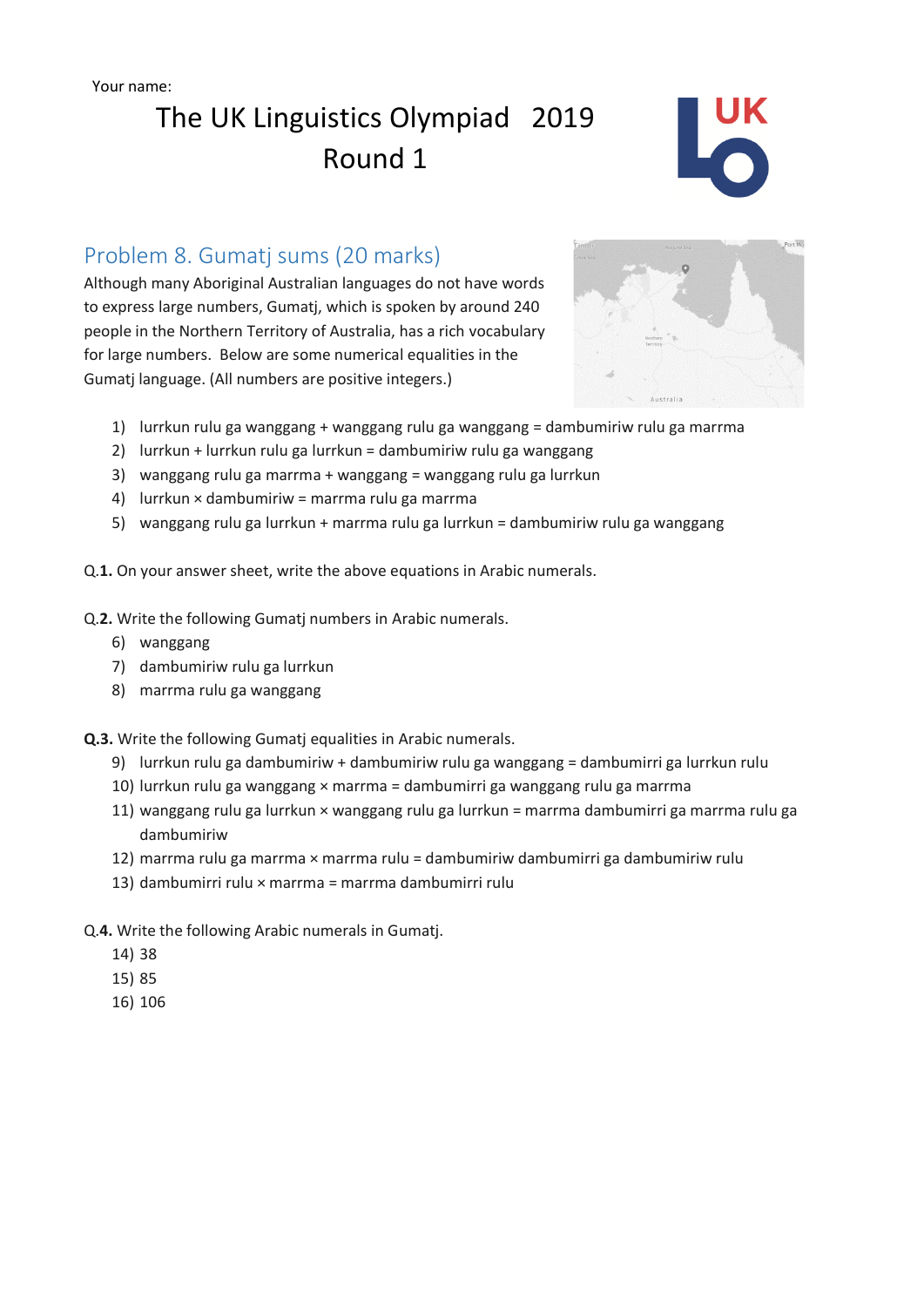# The UK Linguistics Olympiad 2019 Round 1



### Gumatj bears: Solution and marking

Scoring (max 34)

- Q.1 (1-5): 3 points per correct equation, 2 with 1 error, 1 with 2 errors (max 15)  $\circ$  accept literal answers as shown below the free translations (\* = x)
- Q.2 (6-8): 1 per correct numeral (max 3)
- Q.3 (9-13): 2 per correct equation, 1 for one mistake, 0 for >1 mistakes (max 10)
- Q.4 (14-16): 2 per correct number, 1 for one mistake, 0 for >1 mistakes (max 6)

| Q.1. | $1)$ 16 + 6 = 22                                                                                | $2)$ 3 + 18 = 21         | $3) 7 + 1 = 8$        |
|------|-------------------------------------------------------------------------------------------------|--------------------------|-----------------------|
|      | $3*5+1+1*5+1=4*5+2$                                                                             | $3+3*5+3=4*5+1$          | $1*5+2+1=1*5+3$       |
|      | 4) $3 \times 4 = 12$                                                                            | $5)$ 8 + 13 = 21         |                       |
|      | $3 * 4 = 2 * 5 + 2$                                                                             | $1*5+3+2*5+3=4*5+1$      |                       |
|      | 6)1                                                                                             | 7) 23                    | 8) 11                 |
| Q.2. |                                                                                                 |                          |                       |
| Q.3. | $9)$ 19 + 21 = 40                                                                               | 10) $16 \times 2 = 32$   | $11) 8 \times 8 = 64$ |
|      | $3*5+4+4*5+1=25+3*5$                                                                            | $3*5+1*2=25+1*5+2$       | $1*5+3*1*5+3=$        |
|      |                                                                                                 |                          | $2*25+2*5+4$          |
|      | 12) $12 \times 10 = 120$                                                                        | 13) $125 \times 2 = 250$ |                       |
|      | $2*5+2*2*5=4*25+4*5$                                                                            | $25*5*2=2*25*5$          |                       |
|      | 14) dambumirri ga marrma rulu ga lurrkun                                                        |                          |                       |
| Q.4. | 15) lurrkun dambumirri ga marrma rulu<br>16) dambumiriw dambumirri ga wanggang rulu ga wanggang |                          |                       |
|      |                                                                                                 |                          |                       |
|      |                                                                                                 |                          |                       |
|      |                                                                                                 |                          |                       |
|      |                                                                                                 |                          |                       |
|      |                                                                                                 |                          |                       |